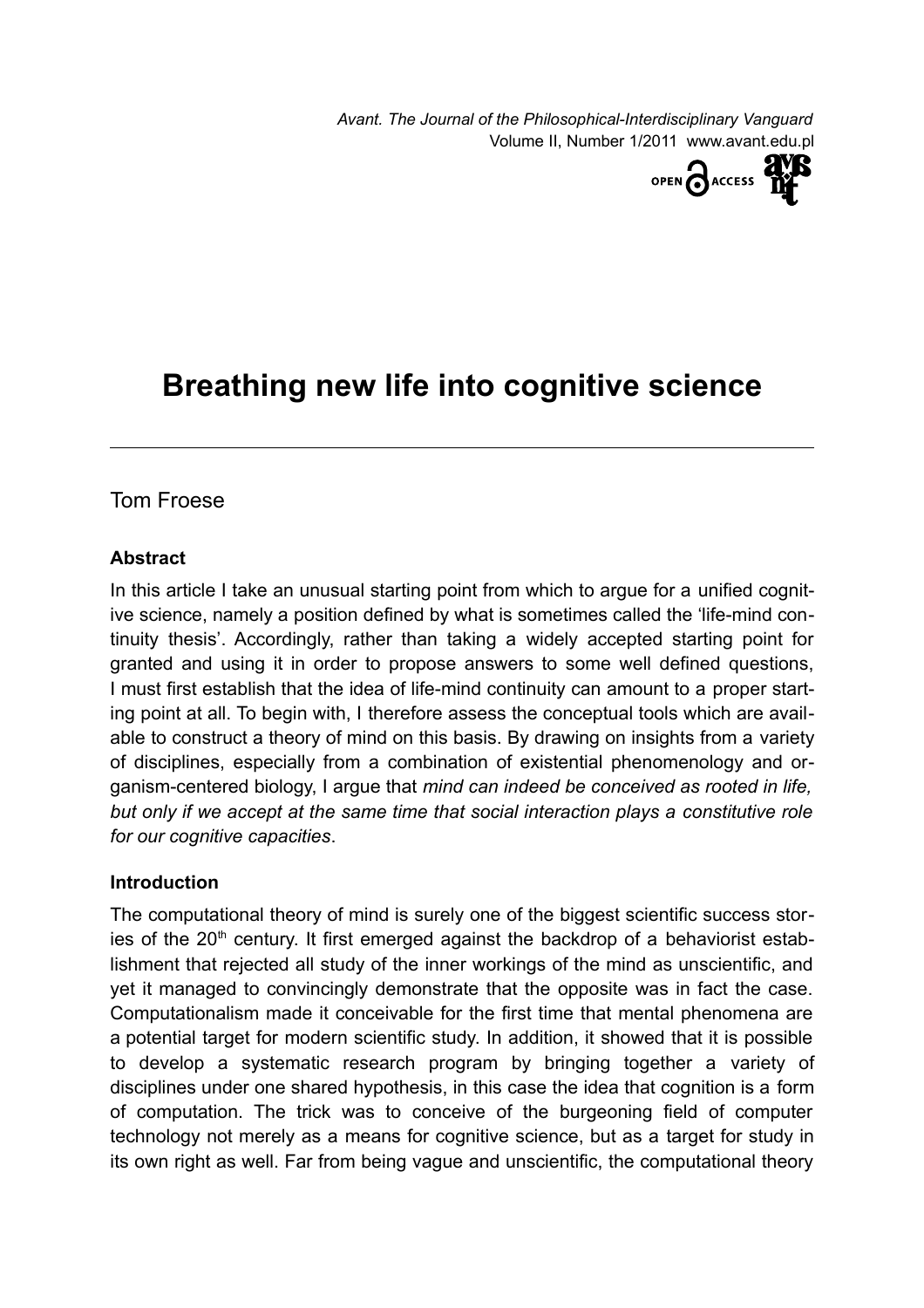**A**ACCESS

OPEN

of mind had the advantage over previous theories in psychology of being securely founded on the formal principles of artificial intelligence.

However, as soon as the idea that the mind is indeed a valid target for serious scientific study had become more widely accepted, voices of dissent against the foundations of the computational theory of mind began to make themselves heard. Starting with Dreyfus' attack on symbolic AI in the '70s, followed by the connectionist movement of the '80s, and then continuing with the dynamical and situated robotics approach of the '90s, the originally narrow scope of cognitive science has continually been expanded. Today we are in a situation where numerous alternative approaches to computationalist cognitive science are clamoring for attention, and it is not uncommon for researchers to combine them into a loosely knit framework. In fact, even among some of the functionalists it has become fashionable to describe cognition as being embodied, embedded, extended and enactive. On my view, however, it is the enactive approach, in the sense in which it was conceived by Francisco Varela and colleagues<sup>[1](#page-1-0)</sup>, that pushes these developments to their logical conclusion, namely by treating mind as fundamentally inseparable from the existence of our subjective experience, its biological embodiment and its situatedness in the socio-cultural world.

Nevertheless, we should not forget that it is also thanks to the history of computationalist cognitive science that we now know much more precisely how the mind is fundamentally *not* like a computer. Take my laptop for instance: it can process inputs, store information and calculate the next outputs, and yet these events have absolutely no meaning for it. To put it simply, it does not understand anything at all, nor can it even care about this lack of understanding. In philosophy of mind and cognitive science this foundational issue makes an appearance every now and again. Today it continues to be debated under various related guises, e.g. the common sense problem, the symbol grounding problem, the frame problem, the hard problem of consciousness, and, most generally perhaps, the problem of meaning. But if it weren't for the failure of computationalist cognitive science to account for this aspect of mind, we would never have had such a clear understanding of how it is an essential part of our existence in the first place.

To be sure, it may be possible that this pervasive problem of how to explain meaning can eventually be solved by using the right kind of computational algorithms, for example by some form of 'meta-cognition'. Yet at the same time it is also an exciting possibility, as indicated by the growing popularity of alternative approaches to cognitive science, that a much more fundamental change in perspective is needed to advance on this issue. In the rest of this article I want to sketch the outlines of what such a change might look like.

<span id="page-1-0"></span><sup>1</sup> E.g. Varela, et al. (1991); Thompson (2007); Stewart, Gapenne and Di Paolo (eds.) (2010).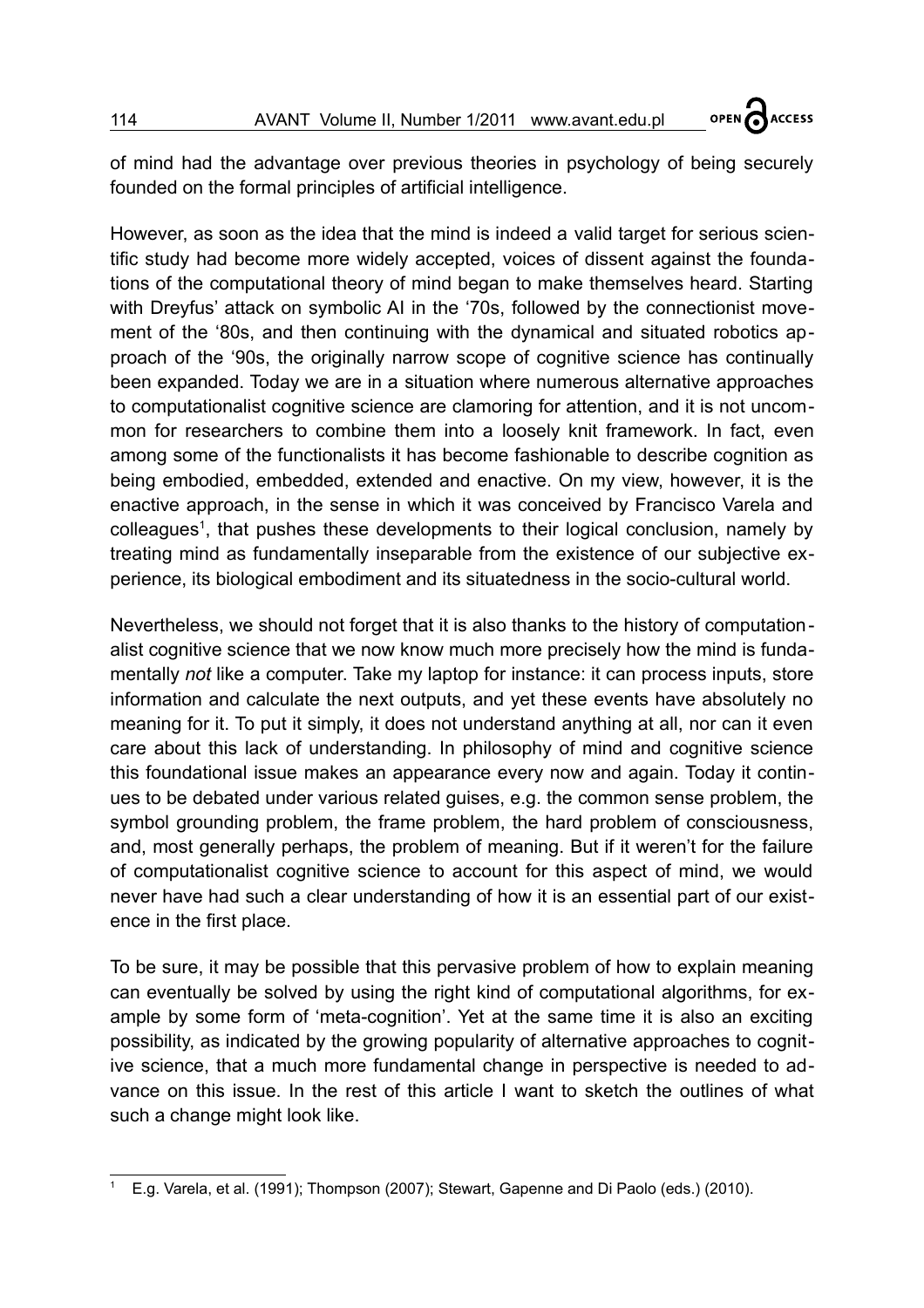# **Step 1: Solving the mind-body problem**

The successful establishment of the field of cognitive science depended to a large extent on the field's ability to unite psychology and neuroscience under the umbrella framework of computer science. One of the main contributions of this constellation of disciplines is that it offers a scientifically workable solution to the mind-body problem: the personal / sub-personal distinction is conceived in terms of a software / hardware distinction.

In order for an alternative approach to cognitive science to be a serious contender for a new unifying theory of mind, it must also be able to address the mind-body problem in a satisfactory manner. Interestingly, there is a growing realization in the enactive approach that the mind-body problem is both more complex and simpler than has traditionally been supposed. First, it is important to acknowledge that on the so-called 'personal level' we can actually distinguish between several different perspectives, most crucially between the first-person (subjective experience), the second-person (dialogical I-You interaction), and the third-person (objective measurement) perspective $^2$  $^2$ .

Furthermore, so far cognitive science has always been working with a simple binary distinction between conscious and unconscious mental processes (i.e. the 'cognitive unconscious'). But careful phenomenological and psychoanalytical research reveals that we need to consider at least a tertiary distinction on the psychological level of description, namely between reflective experience (transitive awareness), pre-reflective experience (intransitive awareness), and unconscious processes (no immediate awareness)<sup>[3](#page-2-1)</sup>. And, of course, there is also the physical level of description from the third-person perspective.

How does this more differentiated conception of human existence help us to solve the mind-body problem? The solution is centered on the pre-reflective level which had been previously hidden behind the absolutism of the mind-matter distinction. We may be able to spend significant parts of our existence in the reflective mode of the thinker, yet at the same time careful investigation of our experience shows that these moments are merely temporary excursions. Where do we exist the rest of the time? An answer developed by the phenomenological tradition, and taken up the enactive approach to cognitive science, is that we are always already practically engaged in our lives. This is the experiential realm filled with purposeful striving, temporal flows, ambiguous moods, sense-making, bodily feeling, and so forth. In a word, the phenomenon of life refers to the constitution of our 'lived' (from the German word *erlebt*e) existence, which is practically embodied and meaningfully situated in a world.

<span id="page-2-0"></span><sup>2</sup> See, e.g., Zahavi (2005), Petitmengin (2006) and Stawarska (2009).

<span id="page-2-1"></span>See, e.g., Zahavi (2006), Gallagher and Zahavi (2008, Chapter 3) and Fuchs (in press).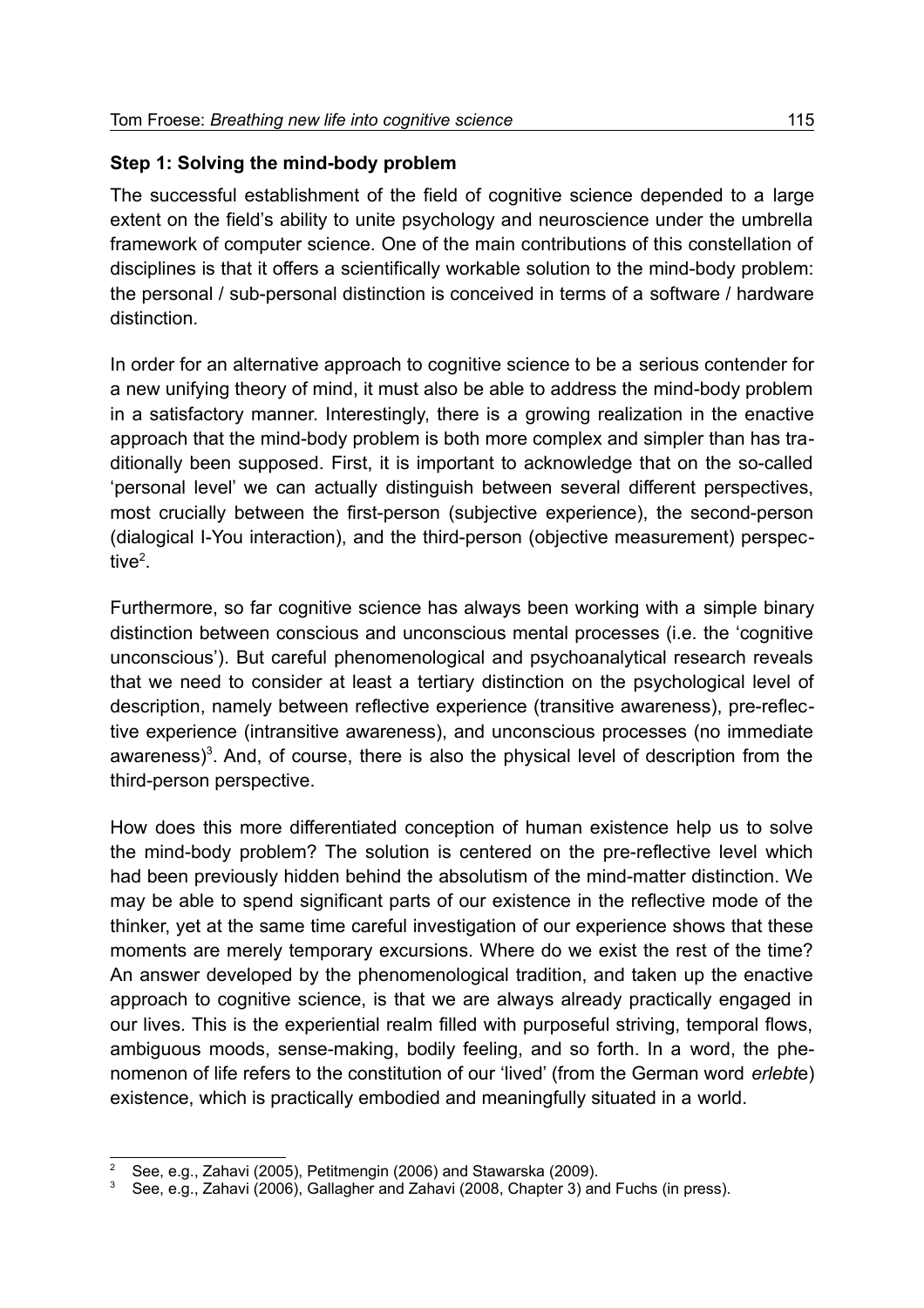OPEN CACCESS

At the same time we know that this experiential or phenomenological aspect of life does not give us the complete story. Modern science has come a long way to reveal the many intricate material processes at work in the living body. There are metabolic cycles, energy transfers, cycles of growth and decay, chemical synthesis, neural firings, and so forth. In other words, any modern understanding of the phenomenon of life also has to take into account the organization of our biological body. Here we are thus confronted with yet another variant of the famous mind-body problem. But notice that in this case there is at least the advantage of a sense of a conceptual unity: both phenomenology and biology are interested in the study of life. And more importantly, we know from direct experience that there is an ontological unity as well. To put it differently, my living body does not only exist as an external object to biological science; I exist as this body. I experience that I *am* this living body during my practical engagement with the world, as a scary trip to the doctor can easily reveal.

This personal insight, which everyone can verify for themselves, informs one of the core tenets of the enactive approach, namely that *the material manifestation of my body as a living body cannot be separated from the experiential manifestation of my body as a lived body.* On this view, in contrast not only to the modern variants of Cartesian mind-body dualism but to other embodied approaches to cognitive science as well, the mind is not only embodied in a living body; *the living body is also 'minded' by a lived mind*. This intertwining of biological life and mental life is perhaps the most radical implication of the life-mind continuity thesis.

An important step toward dissolving the traditional mind-body problem can therefore be accomplished by fine-tuning the conceptual and phenomenological lenses we use to study the problem. The absolute explanatory gap can be relativized by the phenomenon of life into a 'body-body problem'[4](#page-3-0) . To be sure, this refocusing can only be the very beginning of a new science of mind. What made early cognitive science so successful is that AI and computer science stepped up to the challenge and turned the philosophy of functionalism into a workable scientific research program in terms of the computational theory of mind. What could play a similar role in this case? It would seem that biology as the science of life would be naturally suited for this job, yet unfortunately this is not immediately so. While we are in need of a theory of the living body as such, i.e. a theory of the organism, it turns out that modern biology has largely been preoccupied with anything but the organism itself. On the one hand, it has focused on the study of sub-organismic processes, most notably related to genetics, and on the other hand, it has focused on super-organismic processes, especially Darwinian evolution. Unfortunately, it seems that the development of a new science of mind cannot be accomplished without the development of a new science of life as well.

<span id="page-3-0"></span>Hanna and Thompson (2003).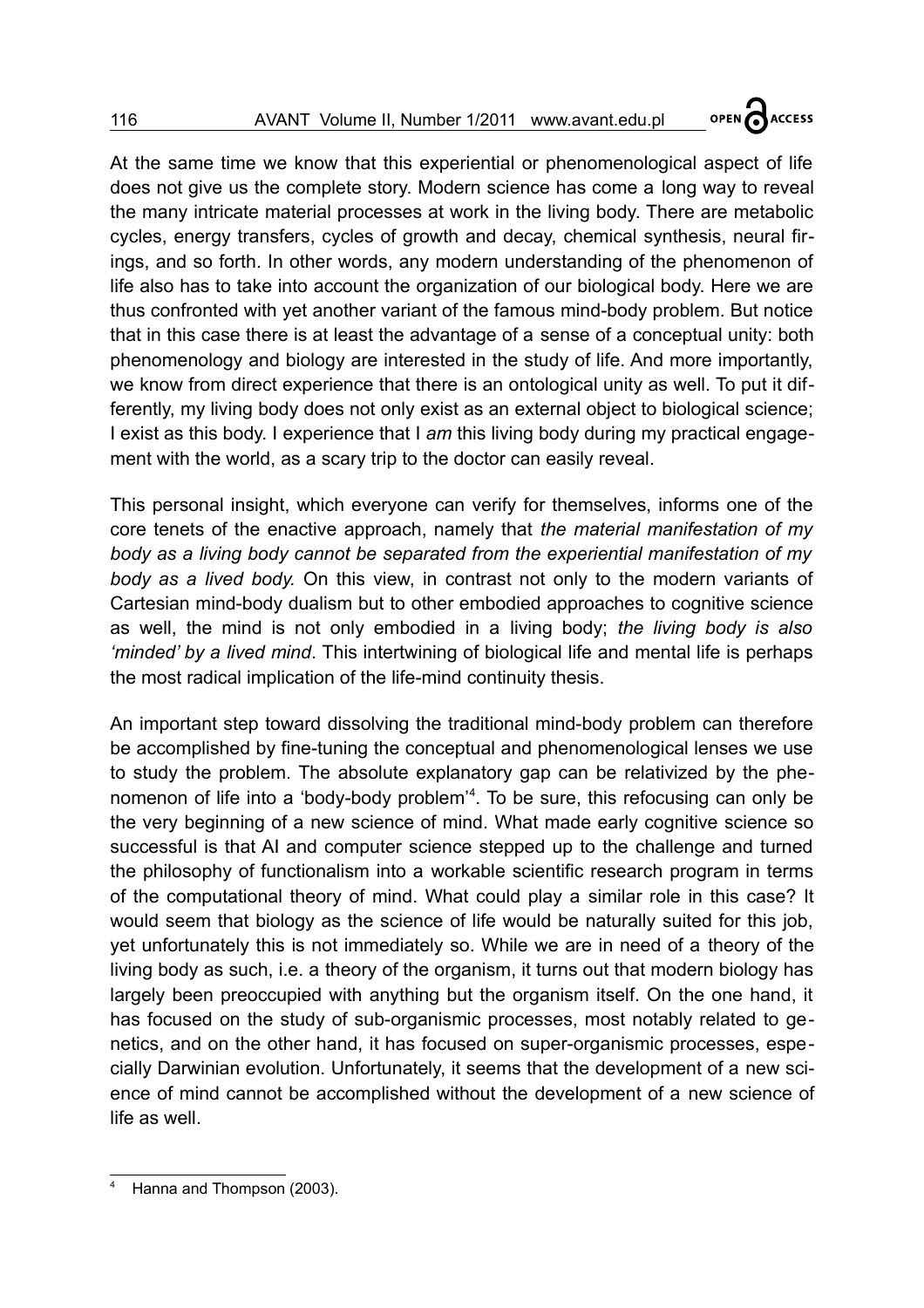In order to fill this gap in modern biology we can draw on theories of the living organism as they have been developed in relation to cybernetics. One of the central ideas is that a living being can be conceived as an autopoietic system, which essentially means that it is a system that is organized so that one of the results of its operations is the continued existence of that system itself<sup>[5](#page-4-0)</sup>. The classic example of an autopoietic system is a single-cell organism: if it weren't for the organized existence of the cell as a whole, the metabolic processes would not be able to continue and would quickly decay away. And at the same time, if the metabolic processes did not continue to operate, that would spell the end for the cell's existence.

We can find other instances of this co-dependency at several other biological levels of description. For example, we can think of the relationship between the cell's metabolic networks and its molecular components, whereby the networks are made out of the same components which their own activity produces. Another famous example is the co-dependency between the outer cell membrane and the inner metabolic networks, whereby the membrane regulates the necessary material and energetic exchanges and prevents the metabolic networks from diffusing and dissolving into the environment, while the metabolic networks produce the molecular components out of which the membrane is made. Other co-dependencies were added with the major transitions of evolution, but the essential idea remains the same in all cases. An organism is conceived as an autopoietic network of processes.

The concept of autopoiesis is a useful one with regard to the body-body problem for several reasons. First of all, it ensures that the concept of an organism is not merely used as a convenient label for what in the end is a reduction to the mere sum of its isolated parts. We can be certain that an organism exists in its own right, and not merely as a theoretician's product, because when we distinguish it as an autopoietic system we find that it has an *internal relation* to its own identity. In other words, it is what it is because of what it does, and it does what it does because of what it is. Another way of putting this in systemic terms is to say that an organism can be conceptualized as an autonomous system, namely as a self-maintaining, and more importantly, self-producing – and therefore self-distinguishing – network of processes.

Second, there are compelling reasons to assume that this internal relation of the organism serves as a reference point in relation to which internal and external events can show up as meaningful. Third, since the very existence of the organism is an ongoing achievement in the face of continuous decay and possible death, it is not too farfetched to argue that it is precisely this precarious situation which furnishes it with a perspective of concern. On this view, existential (metabolic) survival is regarded as the first of all values. Notice also that in this way we have left the functionalist frame-

<span id="page-4-0"></span><sup>5</sup> See, e.g., Maturana and Varela (1987), Varela (1997), and Froese and Stewart (2010).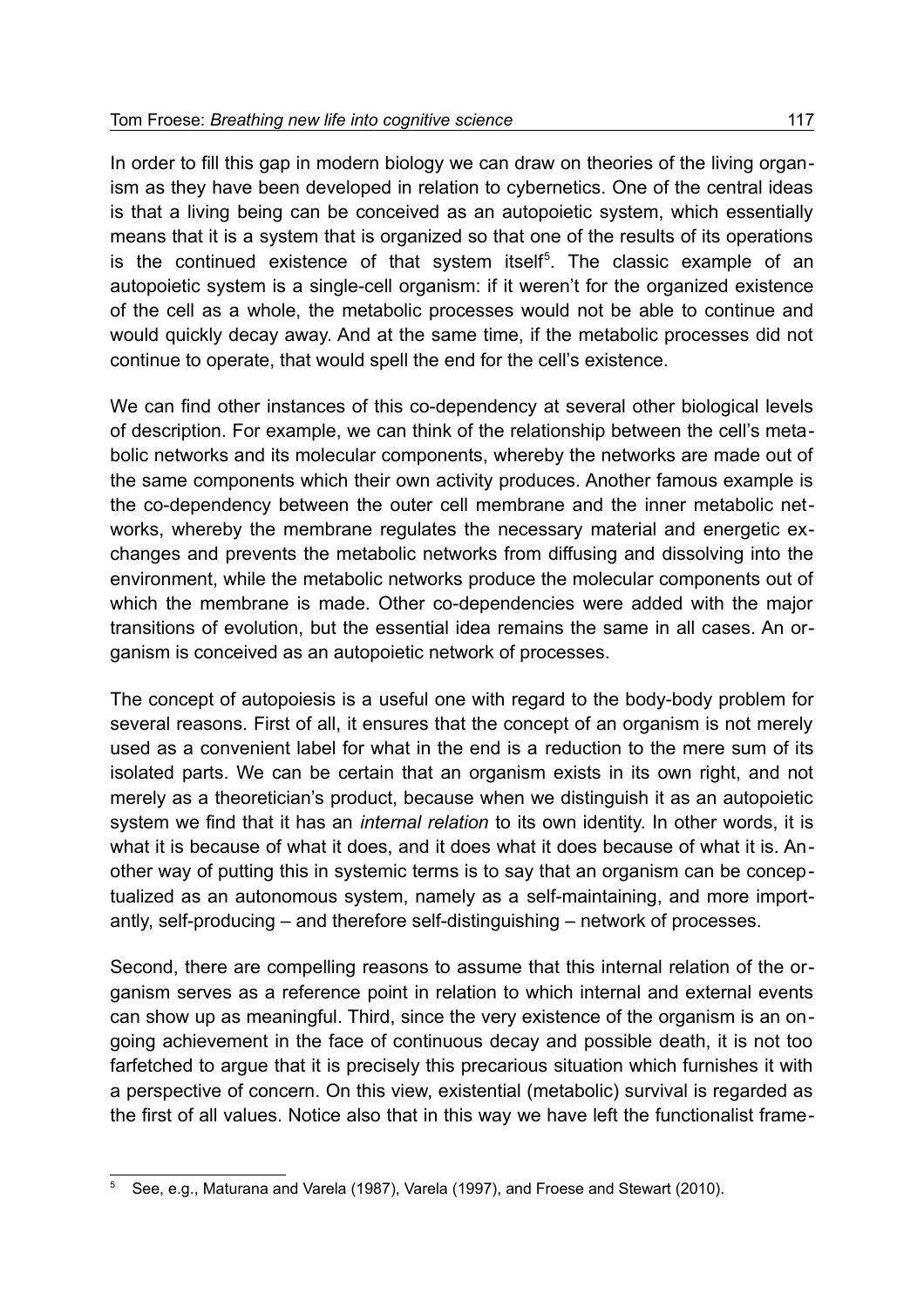work of traditional cognitive science behind us: death, as the cessation of all function, cannot itself be viewed as another function without falling into paradox $6$ .

**ACCESS** 

OPEN

What these considerations nicely illustrate is that it is possible to work from the living body toward the lived body, just like we examined the living body from the perspective of the lived body. Although they are not immediately the same, the two sides of the body-body problem are not utterly alien to each other, either.

A further advantage of the autopoietic theory of the organism is that it is closely related to the mathematics of dynamical systems theory, which is neutral with regard to the ontological status of the modeled phenomena. Both biological and phenomenological events unfold in time, and this temporal structure can serve as a formal bridge between the two. In this unifying potential dynamical systems theory plays a similar role for this alternative approach as computer science did for traditional cognitive science. And yet there are several reasons for preferring the former: (i) dynamical systems theory provides a more general mathematical framework (even a computer is a kind of dynamical system, although of a peculiar discrete type), (ii) it allows us to do better justice to the continuous temporal changes of the phenomena at multiple timescales, and (iii) it is already the standard mathematical language of the natural sciences. In addition, and this is especially important in relation to cognitive science, it can prevent us from formulating explanations that are mistakenly over-psychologizing phenomena at inappropriate levels of description, such as the pre-reflective, metabolic or neural levels<sup>[7](#page-5-1)</sup>.

# **Step 2: Bridging the cognitive gap in theory**

In the previous section I have introduced the ingredients for a unified cognitive science, although the interdisciplinary constellation of this alternative approach is quite distinct from the traditional one. Instead of triangulating between cognitive psychology, cognitive neuroscience, and computer science, it requires the development of new collaborations between existential phenomenology, organism-centered biology, and dynamical systems theory. On this view, Varela's pioneering proposal of neuro-phenomenology<sup>[8](#page-5-2)</sup> is not sufficient; what is needed is a comprehensive bio-phe*nomenology*.

Of course, the core disciplines of traditional cognitive science will continue to play an important role. Psychology is indispensable for good experimental design, neuroscience has the tools to investigate events at the sub-personal level, and computer science remains necessary for the practice of devising robotic or systemic models that serve as working proof of concepts. But while the methods of these disciplines

<span id="page-5-0"></span><sup>6</sup> See, e.g., Jonas (1966), Weber and Varela (2002), Thompson (2004), and Di Paolo (2009).

<span id="page-5-1"></span><sup>7</sup> See, e.g., Port and van Gelder (eds.) (1995), Roy et al. (1999), and Lutz and Thompson (2003).

<span id="page-5-2"></span>Varela (1996).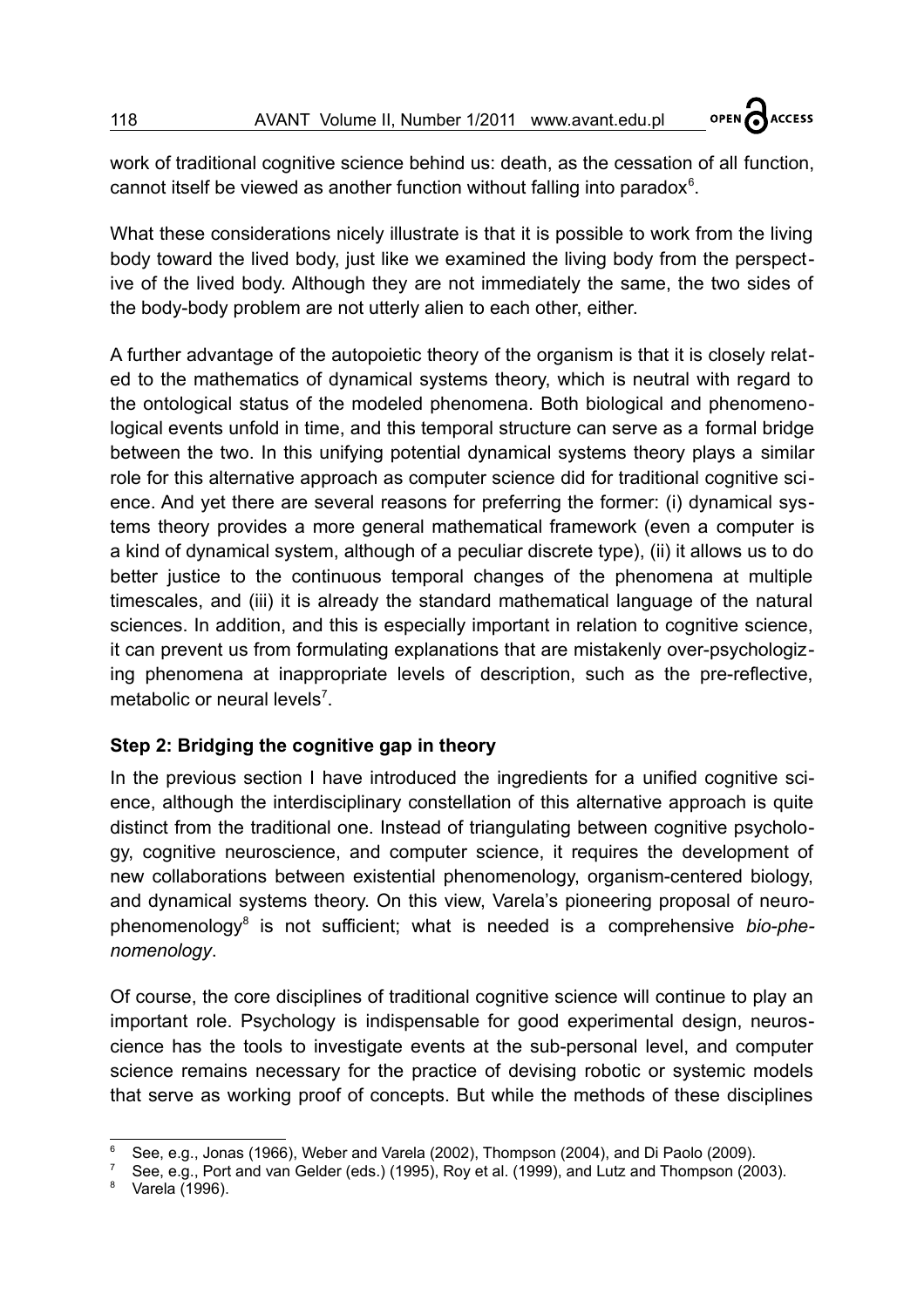continue to be relevant for the enactive approach, the way they are applied is given a different focus.

Similarly, not every wheel needs to be reinvented. For instance, in the field of artificial life there is a long tradition of modeling autopoiesis and the dynamical systems study of minimal cognition has also been ongoing for a couple of decades<sup>[9](#page-6-0)</sup>. What the enactive approach contributes to these existing traditions is to make the mutually informing links between their interests and those of other disciplines, whether they already are a part of cognitive science or not, more explicit. In my own work I have been especially interested in the way in which insights from existential phenomenology, organism-centered biology, and agent-based modeling can be put into a mutually en-lightened relationship<sup>[10](#page-6-1)</sup>.

But given this new starting point for cognitive science we are immediately confronted by a profound challenge: in what way can the insights of the life-mind continuity thesis be made more relevant to the specific interests of traditional cognitive science? That is, how can the study of adaptive living in the case of simple organisms be scaled up to the study of abstract cognition in the case of human beings? I have labeled this scaling problem, in reference to the explanatory gap faced by the function-alist thesis, the 'cognitive gap'<sup>[11](#page-6-2)</sup>. However, I immediately hasten to emphasize that we are dealing with two fundamentally different kinds of gaps here: a gap of metaphysical proportions has been replaced by one of levels of complexity. All that needs to be done now is to demonstrate that the cognitive gap can be addressed in a systematic manner. In other words, while the cognitive gap of the life-mind continuity thesis refers to a coherent starting point which still requires further work, the explanatory gap of the mind-body problem refers to the lack of a starting point altogether.

The fact that the cognitive gap can indeed be overcome has been demonstrated by nature on two time scales. In historical time there was of course the evolution of modern *Homo sapiens* from proto-cellular origins. Unfortunately, however, the immense scale of this historical life-mind continuity makes it difficult to use evolutionary principles in order to apply insights gained at the level of organismic life directly to the level of human cognition. a more promising route may be the life-mind continuity which we can witness within the more manageable scale of our lifetimes, namely the development of a human being from its single-cell origins $^{12}$  $^{12}$  $^{12}$ .

Yet, as the ever present nature-nurture debate demonstrates, the phenomenon of cognitive development continues to be a deep scientific problem. We will not get into

<span id="page-6-0"></span>Beer (2003); McMullin (2004).

<span id="page-6-1"></span><sup>10</sup> Froese and Ziemke (2009); Froese and Gallagher (2010). See also Rohde (2010).

<span id="page-6-2"></span><sup>11</sup> Froese (2009); Froese and Di Paolo (2009); De Jaegher and Froese (2009).

<span id="page-6-3"></span><sup>&</sup>lt;sup>12</sup> An added advantage of this approach is that many developmental principles are readily expressed in the framework of dynamical systems theory (e.g. Thelen and Smith 1994; Smith and Thelen 2003).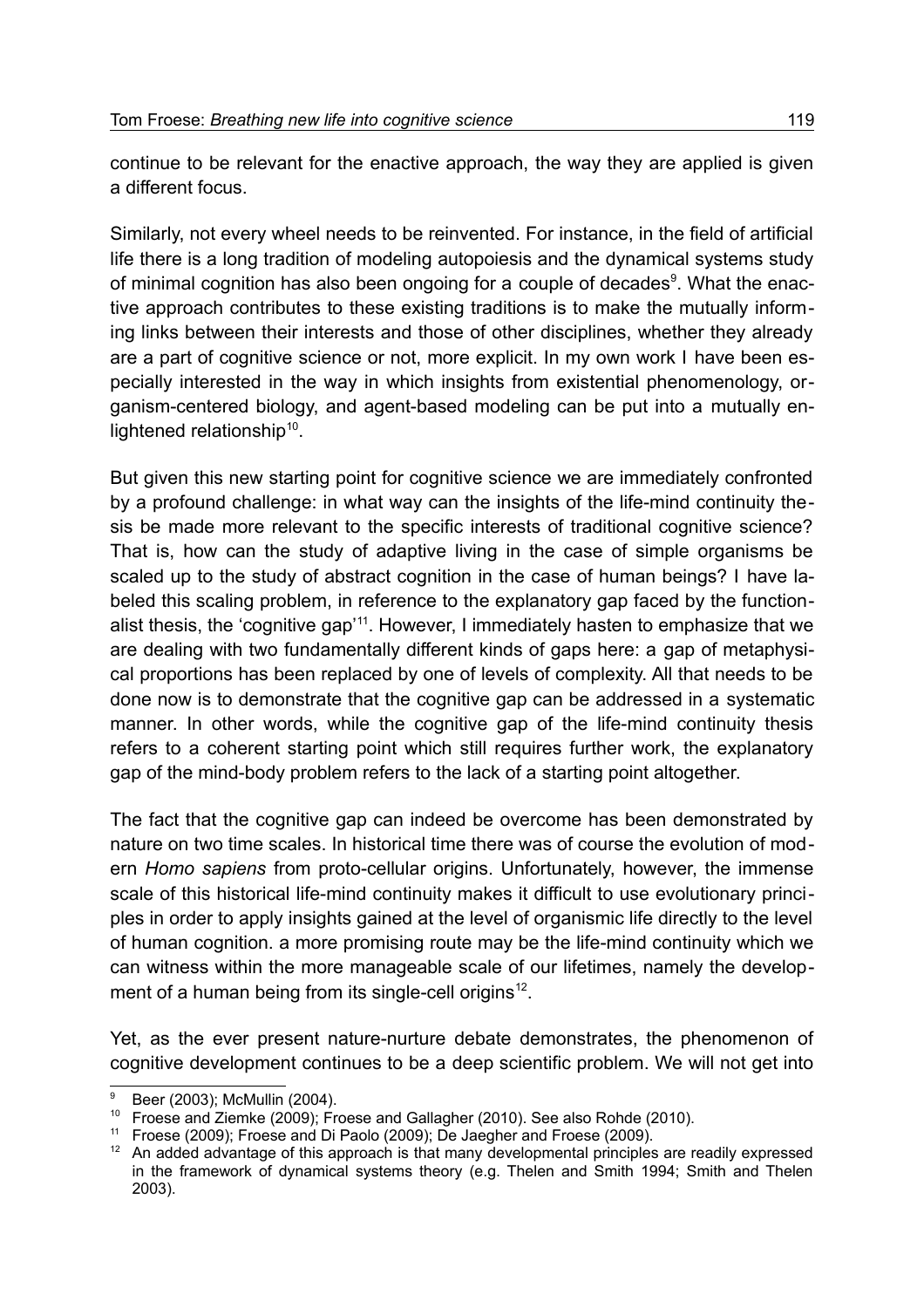OPEN CACCESS

the details of the nature-nurture dichotomy here<sup>[13](#page-7-0)</sup>. For our purposes it is sufficient to accept that in many cases it is indeed difficult if not impossible to conceive how an *isolated* individual could learn complex behaviors without already being endowed with complex innate cognitive capacities (the most prominent example in traditional cognitive science being the case of language acquisition and the hypothesis of innate grammar). And yet at the same time we know that it is possible to enculturate nonhuman apes such as bonobos and chimpanzees by raising them in our social con-text<sup>[14](#page-7-1)</sup>. And we further know that when a young *Homo sapiens* happens to be deprived of an appropriate socio-cultural context, it will sadly fail to develop the advanced cognitive capacities we have come to associate with the human species. In other words, it cannot be denied that specifically human cognition depends to a large extent on our involvement with others. If we want to bridge the cognitive gap we therefore need to take into account the role of sociality.

Traditional cognitive science has long recognized that a theory of the way in which we make sense of others is an important research goal. Right from the start computer science has provided a workable conceptual framework in the form of information theory. This theory, communication is essentially conceived as the transfer of information over a channel between a sender and a receiver, continues to be attractive to many since it fits neatly with the computational theory of mind. Indeed, the theory has been applied in many areas of cognitive science and has become the standard framework in mainstream biology. We will not enter into the debate about the validity of this theory here<sup>[15](#page-7-2)</sup>.

However, given the close relationship between the computational theory of mind and the information theory of communication, we can already expect that the latter will be faced by related problems. And indeed the field of social cognition in psychology has been haunted by an impasse analogous to the mind-body problem, namely the problem of other minds. This problem can be described as follows: given that the mind is distinct from the body, and given that we only receive the signals sent by the external bodies of others, then how do we ever come to know anything about the internal minds of others? For all we know, the computationalist cognitive scientists are forced to conclude, everyone else could be mindless zombies and we would never know the difference.

What this means in relation to the development of human cognition is that it is difficult to conceptualize how relations with others could be helpful unless the infant has already been innately provided with the cognitive tools to know (by theoretical inference and/or simulation) that the mindless automata moving around him could hypo-

<span id="page-7-0"></span> $13$  See Oyama (2000).

<span id="page-7-1"></span><sup>14</sup> Savage-Rumbaugh et al. (1998).

<span id="page-7-2"></span><sup>&</sup>lt;sup>15</sup> But see, e.g., Maturana and Varela (1987, Chapter 8), Di Paolo (1997), and Shanker and King (2002).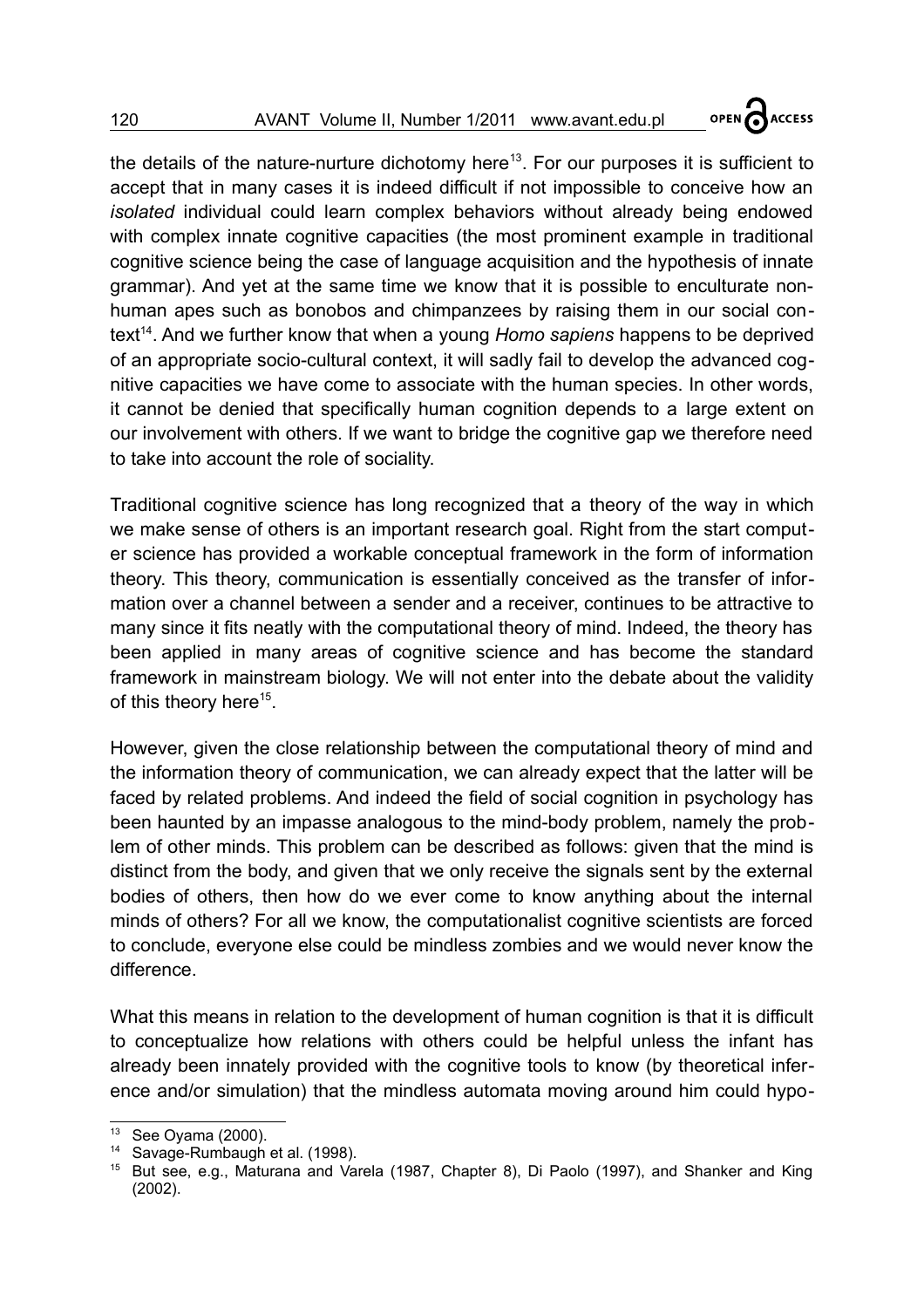thetically be intentional beings like himself. But the problem is that even if the infant was innately endowed with some of the best reasoning abilities, according to the theory of the computationalists it would still be faced with the almost impossible task to unravel the meaning of what must look like entirely arbitrary sounds, sights and movements.

These considerations are important for our current purpose because it is rather difficult to bridge the cognitive gap by appealing to social relations when our understanding of the relations to others is confronted by the problem of other minds. In what follows we will therefore develop a solution to the problem of other minds, and this will be done in an analogous fashion to the dissolution of the mind-body problem.

#### **Step 3: Solving the problem of other minds**

As noted before, careful phenomenological analysis reveals that the absolute distinction between the first-person perspective (experiencing myself as an 'I') and the thirdperson perspective (experiencing the other as an 'it') must be rejected as inadequate. It simply neglects the fact that we can also encounter each other in the second-person perspective (experiencing the other as a 'you'). There are of course distressing pathological cases in which people have limited or no access to enter the secondperson perspective, such as in autism and schizophrenia. However, under ordinary circumstances we do not encounter the other merely as an 'it', although we can choose to do so as would perhaps a soldier who is aiming to kill his enemy or a surgeon who is operating on the body of his patient.

But under everyday conditions, while interacting with others, I do not perceive my fellow human beings in terms of zombie-like bodies with the theoretical possibility of having a mind. On the contrary, I directly perceive that the others around me are living-minded beings in their own right, and I perceive that they can perceive me in this way, too. This immediate perceptual realization of the other's lived embodiment pre-cedes any kind of theoretical reflection<sup>[16](#page-8-0)</sup>.

There are two important consequences of this phenomenological analysis for our current discussion. First, it follows that the major theories of social cognition have been confined to an overly narrow view of sociality. They have focused on cognitive mechanisms for the acquisition of reflective knowledge about others, while the possible role of direct pre-reflective intuition of others has been neglected. Yet when I meet someone I do not have to theoretically posit the possibility of my interlocutor's mental existence; I immediately perceive the other's lived presence in their gestures. This kind of direct perception has typically been described in terms of empathy or sympathy in the phenomenological tradition. Note that once we acknowledge the existence of the pre-reflective second-person perspective there is no longer any problem

<span id="page-8-0"></span>Zahavi (2001), Stanghellini (2004), Gallagher (2008), and Stawarska (2009).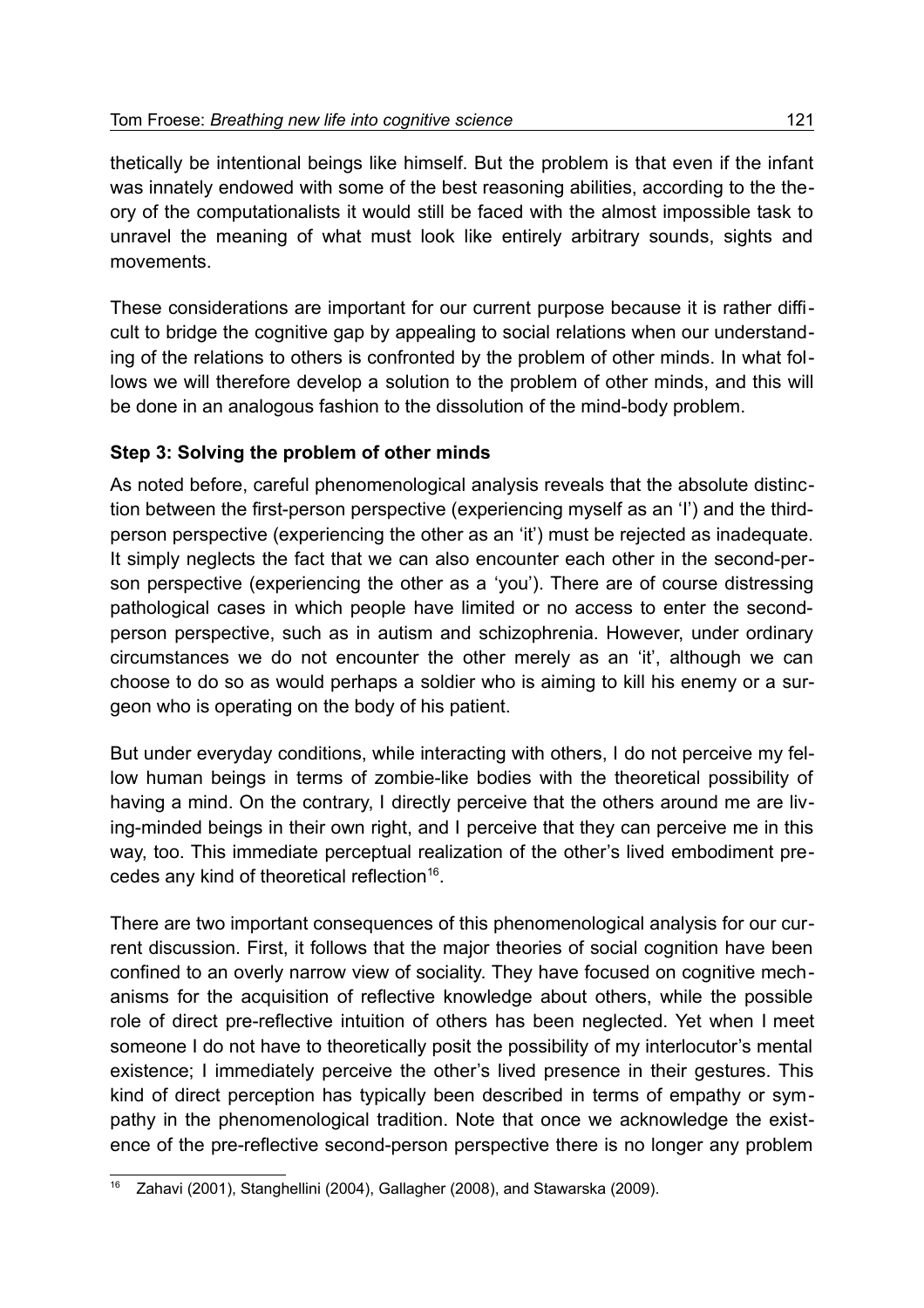OPEN CACCESS

of other minds as such, at least not on the reflective level traditionally targeted by cognitive psychology. And this brings us to the second point, namely that we are now faced with the challenge to explain the basis for our pre-reflective understanding of others.

One promising approach in this regard is to focus on the existence of a shared basis of understanding or a kind of common sense, literally speaking. Variations of this idea have been proposed by existential phenomenology, where it is typically described as the lack of an absolute 'self' and 'other' distinction during interaction at the pre-reflective level of the lived body. But these ideas have typically been expressed philosophically without any serious consideration of modern science. The traditional problem of other minds, on the other hand, is closely aligned to cognitive science, but is instead typically conceived in terms of how to explain the possibility of epistemic access between two metaphysically isolated minds. Fortunately, the life-mind continuity thesis opens up another promising option. If we accept the tenet that a living body is also a lived body, and if we can also show that interacting bodies become one body to some extent, then there is indeed a basis for directly sharing in each other's mindedness. This is one of the central ideas of my work, which I will call the *extended body hypothesis*.

It is not too difficult to show that, in theoretical terms at least, a concept of the living organism centered on the notion of an autopoietic system can be extended in the required manner. In fact, there is currently much discussion in the enactive approach to cognitive science which focuses precisely on this issue $17$ .

The first thing to emphasize is that a real autopoietic system cannot be thought in isolation from its environment. The membrane of a cell, for instance, preserves the cell not by simply isolating it, but rather by adaptively regulating environmental interactions. Of course, the cell must keep itself distinct and safe from the aversive influences of its environment in order to survive. And yet at the same time it must be open enough to engage the environment in a flexible manner and to find the nutrients which it needs to support its metabolism. On this view, the cell and the environment are not two isolated systems, but are intrinsically related in an asymmetric way (with the former depending on the latter for its existence). The upshot of this is that life is not some kind of independent substance, but a relational process<sup>[18](#page-9-1)</sup>.

Furthermore, the environmental side of this relation is not limited to chemical elements alone, but can include other organisms as well. In the case of the cell it is quite possible that its metabolism directly depends on the products of other organisms. And if some of those organisms also depend on the cell's excretions, then we have

<span id="page-9-0"></span><sup>17</sup> De Jaegher and Di Paolo (2007); Froese and Di Paolo (2009); De Jaegher and Froese (2009).

<span id="page-9-1"></span><sup>18</sup> Ruiz-Mirazo and Moreno (2004); Di Paolo (2005); Barandiaran and Moreno (2008); Barandiaran, et al. (2009); Virgo, et al. (in press).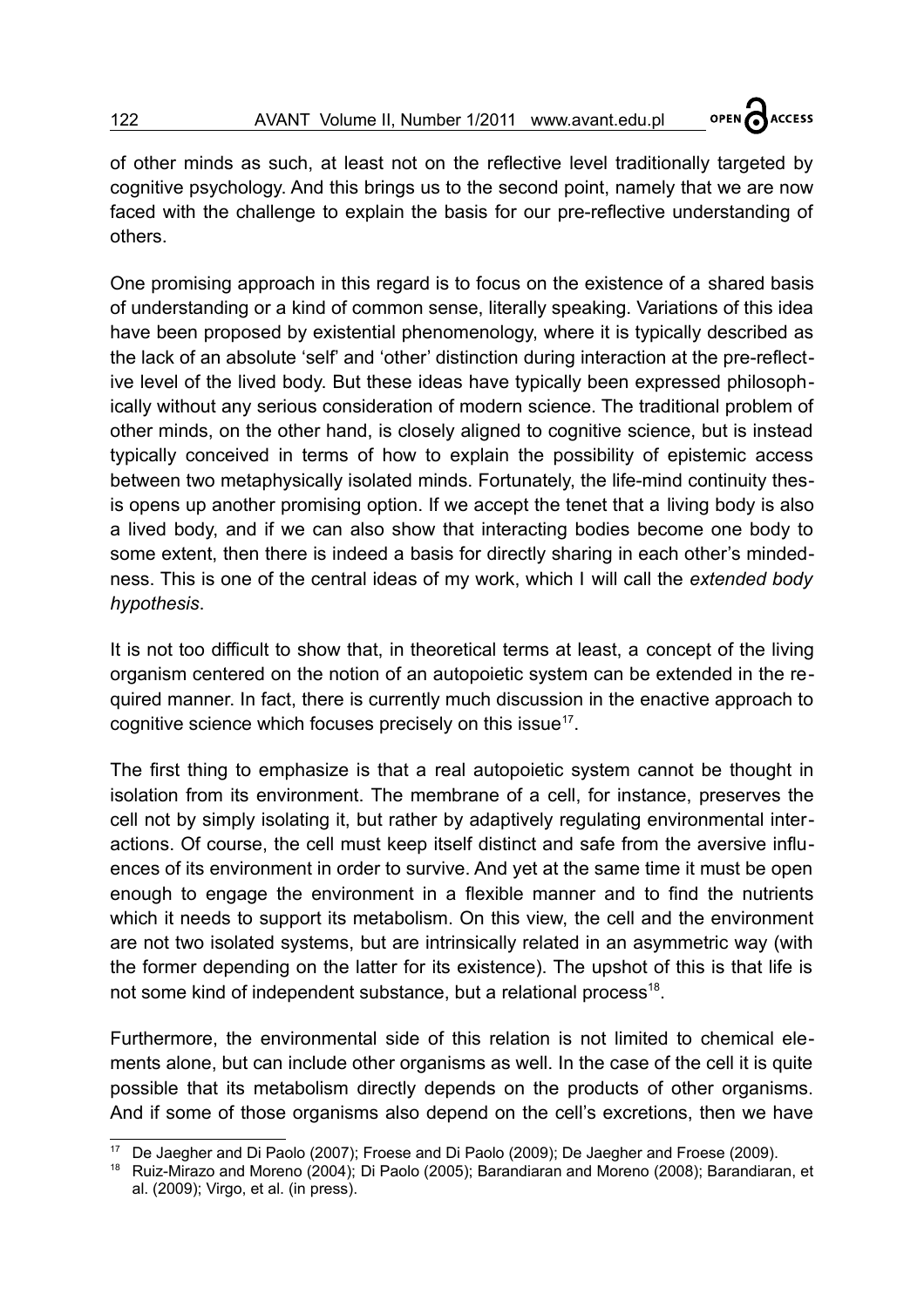established another cycle of co-dependency which relates these two organisms into a larger autonomous unit, an extended living body. In some cases this new autonomy can form a complex structural coherence so that we start speaking of multi-cellular organisms. The autopoietic theory of the organism can therefore be scaled up<sup>[19](#page-10-0)</sup>. As an aside, note that if we accept that a living body and a lived mind are complementary phenomena, then here we have a partial response to the question of how we can be made out of individual living bodies (cells) and yet still experience the world from one unified perspective.

The metabolic formation of co-dependencies and multi-cellular organisms may serve as a general proof of concept for the extended body, but it does not help us directly with the task of finding a potential shared basis for our pre-reflective understanding of others. But can social interactions play a similar role perhaps? Again, organism-centered biology already has the basic theoretical resources we need. Rather than focusing on cycles of co-dependency in the chemical domain, such as autopoietic selfproduction, we simply turn our attention to the autonomous cycles in the way in which organisms relate to their environment. In the case of animals, for instance, we find a clear example that what the animal does depends on what it senses, and that what it senses depends on what it does $^{20}$  $^{20}$  $^{20}$ .

And furthermore, given that a living body is also a minded body, each bodily movement is complemented not only by a change in sense perception, but also by a change in the lived body. Living, sensing, and doing are, through the mediation of the environment and the body, linked into one unified sensorimotor loop. On this view, the absolute distinction between perception, cognition, and action in traditional cognitive science (most famously expressed in the sense-model-plan-act framework) appears to be arbitrary. The enactive approach, more than any of the alternative approaches to cognitive science, has tried to do justice to the co-dependent nature of living, sensing and doing (and more generally of experiencing and moving) by employing the notion of *sense-making* in a literal way<sup>[21](#page-10-2)</sup>.

Since sense-making is based on the organism's sensorimotor loop and is therefore mediated through the environment, and the environment includes other organisms with their own sensorimotor loops, there is always the potential that there will be an interaction between the sense-making of distinct individuals. Moreover, it may happen that the organisms interact in a mutually responsive manner such that their sensorimotor loops become extended into a larger autonomous cycle. In addition to the usual sense-making, one organism's behavior leads to a change in the other organis-

<span id="page-10-0"></span>Maturana and Varela (1987); Froese and Di Paolo (in press).

<span id="page-10-1"></span><sup>&</sup>lt;sup>20</sup> Out of all the ideas discussed in this article, the co-dependency between perception and action has been the most popular research topic among alternative approaches to cognitive science. See, e.g., Varela, et al. (1991); O'Regan and Noë (2001); Noë (2004; 2009); Barandiaran and Moreno (2006); Thompson (2005).

<span id="page-10-2"></span> $21$  Weber and Varela (2002); Thompson (2004); Di Paolo (2005); Sheets-Johnstone (1999).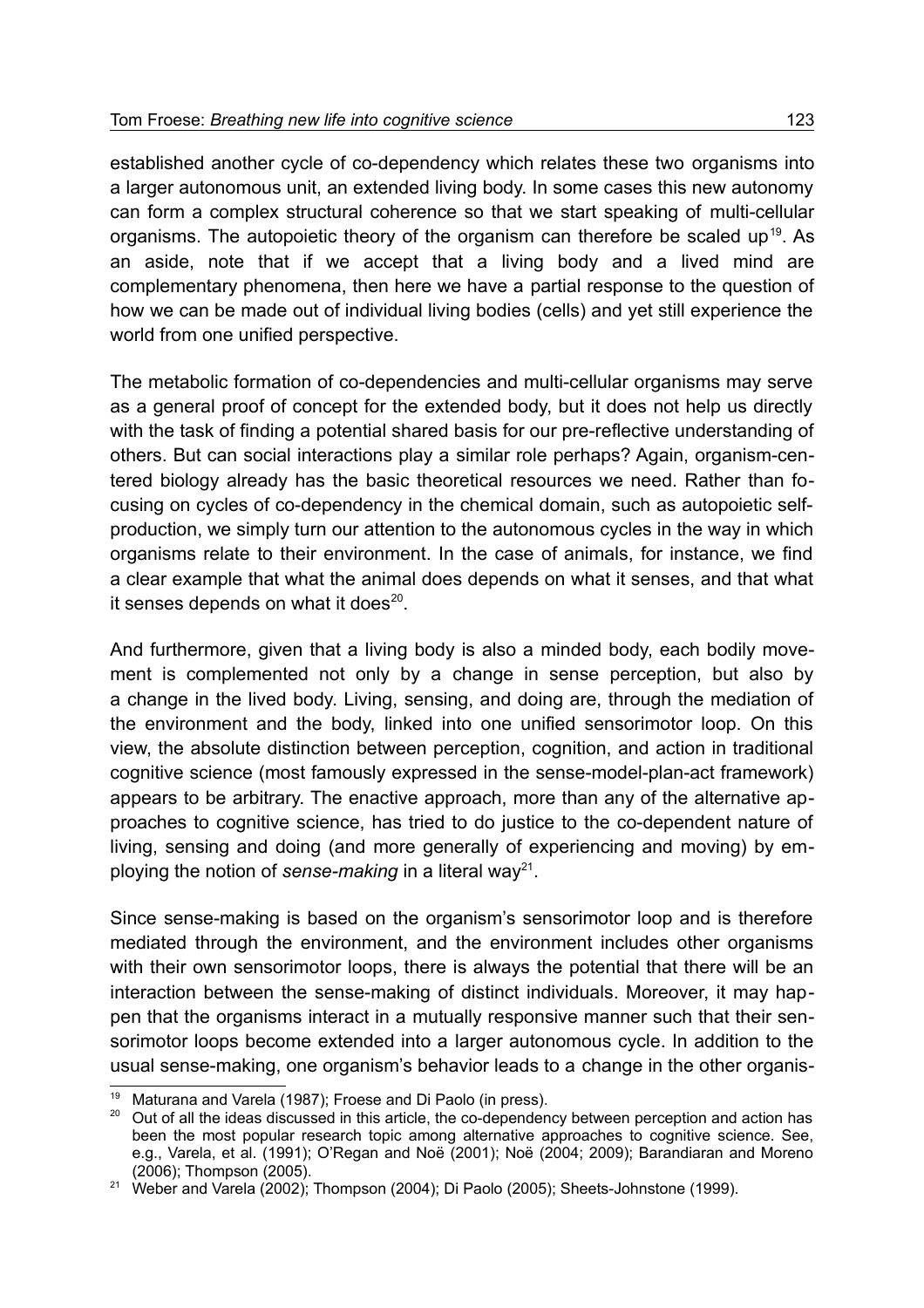m's sensations thus resulting in a change of its behavior which in turn modifies the sensations of this first organism and its behavior, and so forth. When the two organisms modulate each other's sensorimotor loop in this manner, they of course also modulate each other's sense-making activities. They are engaging in *participatory sense-making[22](#page-11-0)* .

The concept of participatory sense-making provides us with the theoretical foundation we need in order to explain the basis of our pre-reflective understanding of others. When our mutual interaction with others turns into an autonomous cycle in its own right, our bodies temporarily become one extended body via the dynamical mediation of our respective sensorimotor loops. And, once again, it is important to emphasize that according to the basic tenets of the life-mind continuity thesis *an extended living body entails an extended lived body.* What this means is that in the second-person perspective, when our bodies become dynamically entangled, we can take part in each other's experience.

In sum, we have argued that when we become aware of how we experience others during our interactions with them, we notice that at least on this existential level there is no problem of other minds. I can directly perceive others as living-minded beings like myself, and I can see that they perceive my likewise, too. Moreover, it is possible to give a coherent explanation for the possibility of sharing experience with others in terms of the life-mind continuity thesis and the extended body hypothesis.

Of course, what still needs to be explained is how the principles of participatory sense-making can be scaled up to account for the reflective levels of human social cognition, including the capacity for theorizing about other minds. But, more importantly, we have replaced yet another dilemma of metaphysical proportions by one of levels of complexity, and we are simply faced with a variation of the cognitive gap.

# **Step 4: Bridging the cognitive gap again, in practice**

However, wasn't this detour through the problem of other minds supposed to provide us with a solution to the cognitive gap by making our relations with others an intrinsic element in support of cognitive development? If relations with others are also limited by a cognitive gap, then it may seem that we have hit another dead end.

But this worry underestimates the role played by pre-reflective second-person interaction in our relations with others, and it also underestimates the potential of the interaction process to autonomously organize our individual abilities. We can avoid the dead end if it is possible to demonstrate that, during its mutual interaction with others, a young infant's behavior can become appropriately entrained by the autonomous dy-

<span id="page-11-0"></span><sup>22</sup> This notion was introduced by De Jaegher and Di Paolo (2007) and has generated a lively discussion in the enactive community, e.g. Steiner & Stewart (2009); Gallagher (2009); Torrance & Froese (2011).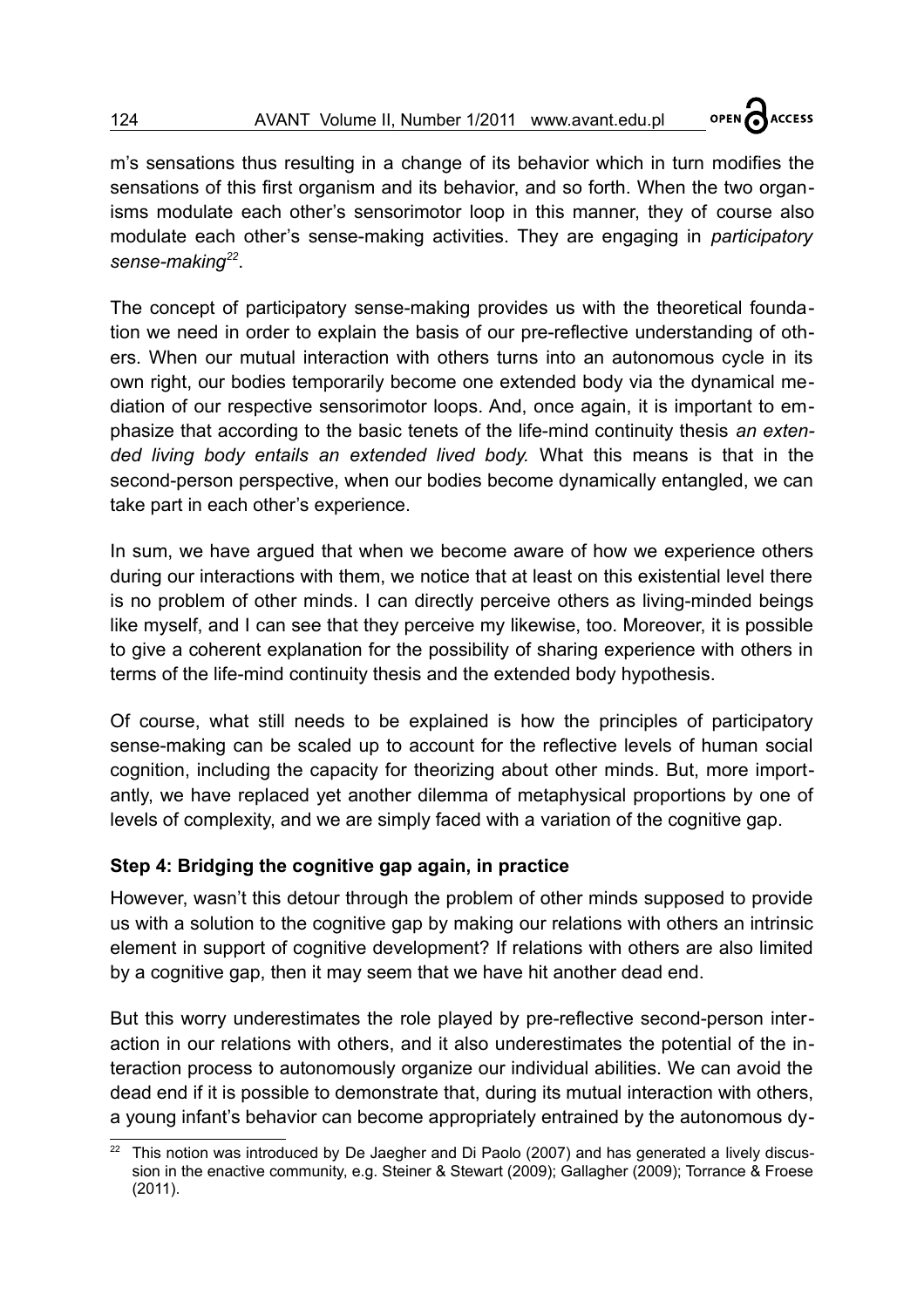namics of the interaction process, and its internal bodily organization can be spontaneously configured to further sustain the interaction in a more flexible and adaptive way. That is, we need to show that, as long as the infant has the ability to mutually attune with others in the right kind of way, it can develop more advanced abilities through its interaction with others relatively automatically. And if the required sensitivity to others can also be achieved in the interaction itself, then the entire problem of the cognitive gap can be offloaded into a relational matrix distributed over self, others and the rest of the world.

Of course, it is one thing to show that this scenario is theoretically possible, and it is an entirely different thing to show that it is actually possible. In fact, given the major change in departure point which informs the scenario, an important first step will be to show that something like it is even possible in principle. This has motivated me to design a series of agent-based models of interaction which demonstrate that:

- An individual's sensitivity to others can result from interacting with others
- An individual's movements can be structured through interacting with others
- An individual's sensations can be structured through interacting with others
- An individual's body can be structured through interacting with others

It is beyond the scope of this paper to describe these modeling results and their dynamical systems analysis in more detail here, and I have done so extensively else-where<sup>[23](#page-12-0)</sup>. What is important for our current discussion is that these models are concrete proof of concepts that it is possible for the cognitive gap to be systematically addressed through the spontaneously enabling dynamics of social interaction. Of course, the next step will be to continue this initial research by conducting actual psychological experiments, and some promising work in this direction is already underway $^{24}$  $^{24}$  $^{24}$ .

# **Conclusion**

All in all, the upshot of this article is that the computational theory of mind can indeed be replaced with an alternative framework centered on the notion of life-mind continuity, but only by incorporating the constitutive role played by sociality. I have argued that this alternative approach to a unified cognitive science has compelling advantages over other approaches. It is a workable scientific research program that stays

<span id="page-12-0"></span><sup>&</sup>lt;sup>23</sup> The most detailed discussion so far can be found in my doctoral dissertation (Froese 2009), but some of the results can also be found in individual papers (e.g. Froese & Di Paolo 2008; 2010; in press-b).

<span id="page-12-1"></span> $24$  Auvray, et al. (2009)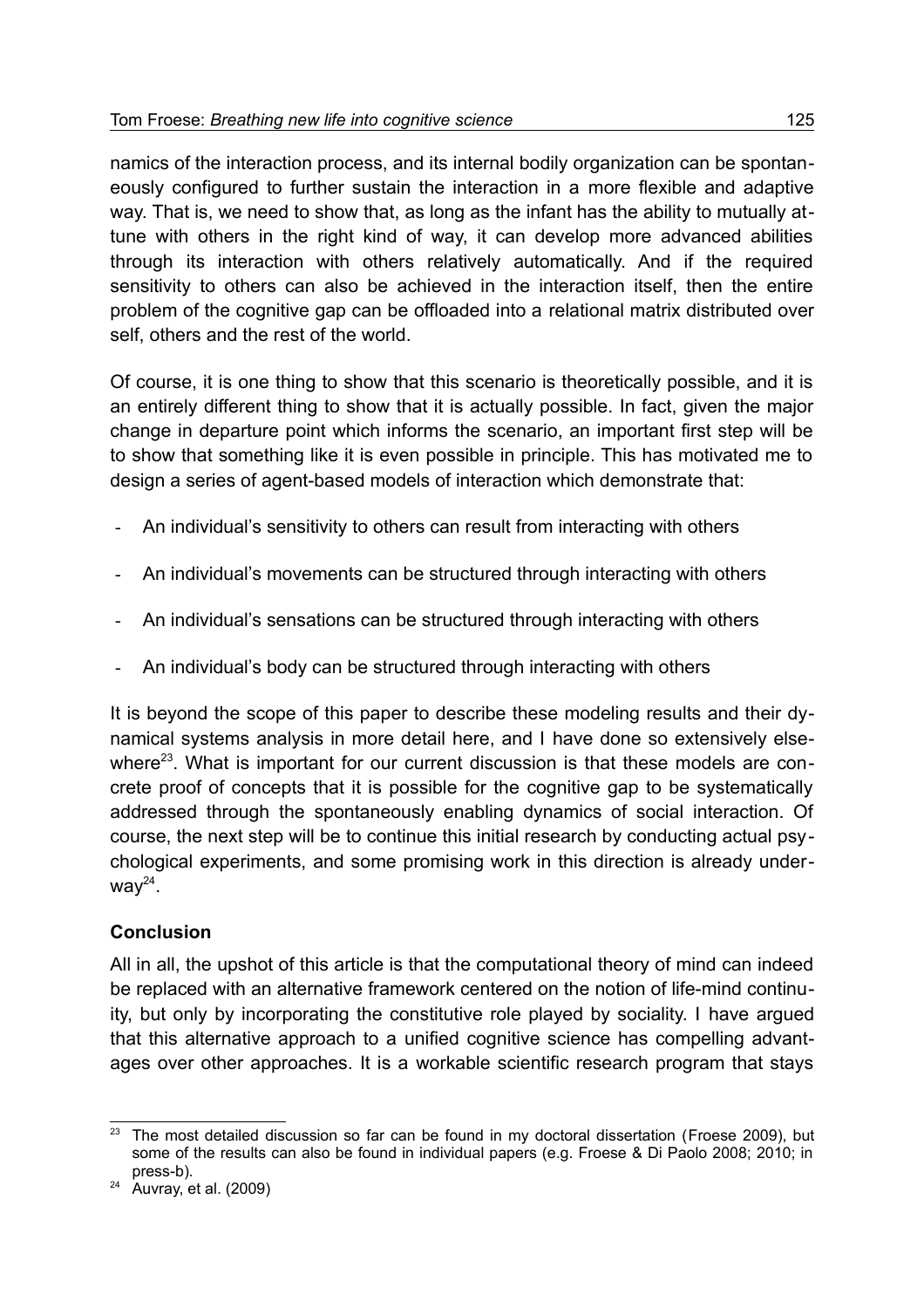**ACCESS** 

clear of metaphysical conundrums, offers a closer alignment to human experience, and at the same time has sound mathematical foundations.

#### **References:**

- Auvray, M., Lenay, C. & Stewart, J. 2009. Perceptual interactions in a minimalist virtual environment. New Ideas in Psychology, 27(1): 32-47.
- Barandiaran, X., Di Paolo, E. A. & Rohde, M. 2009. Defining Agency: Individuality, Normativity, Asymmetry, and Spatio-temporality in Action, *Adaptive Behavior*, 17(5): 367-386.
- Barandiaran, X. & Moreno, A. 2006. On what makes certain dynamical systems cognitive: a minimally cognitive organization program", *Adaptive Behavior*, 14(2): 171-185.
- Beer, R. D. 2003. The dynamics of active categorical perception in an evolved model agent, *Adaptive Behavior*, 11(4): 209-243.
- De Jaegher, H. & Di Paolo, E. A. 2007. Participatory sense-making: An enactive approach to social cognition. *Phenomenology and the Cognitive Sciences*, 6(4): 485-507.
- De Jaegher, H. & Froese, T. 2009. On the Role of Social Interaction in Individual Agency. *Adaptive Behavior*, 17(5): 444-460.
- Di Paolo, E. A. 1997. An investigation into the evolution of communication. *Adaptive Behavior*, 6(2): 285-324.
- Di Paolo, E. A. 2005. Autopoiesis, adaptivity, teleology, agency. *Phenomenology and the Cognitive Sciences*, 4(4). 429-452.
- Di Paolo, E. A. 2009. Extended life. *Topoi*, 28(1): 9-21.
- Froese, T. 2009. *Sociality and the life-mind continuity thesis: a study in evolutionary robotics.* D.Phil. Thesis, Brighton, UK: University of Sussex.
- Froese, T. & Di Paolo, E. A. 2008. Stability of coordination requires mutuality of interaction in a model of embodied agents: 52-61. Eds. Asada, M., Hallam, J. C. T., Meyer J.-A. & Tani, J. *From Animals to Animats 10: Proc. of the 10th Int. Conf. on Simulation of Adaptive Behavior.* Berlin, Germany: Springer-Verlag.
- Froese, T. & Di Paolo, E. A. 2009. Sociality and the life-mind continuity thesis. *Phenomenology and the Cognitive Sciences*, 8(4): 439-463.
- Froese, T. & Di Paolo, E. A. (in press). The enactive approach: From cell to society. *Pragmatics & Cognition*, forthcoming.
- Froese, T. & Di Paolo, E. A. (in press-b). Toward Minimally Social Behavior: Social Psychology Meets Evolutionary Robotics. *Advances in Artificial Life: Proc. of the 10th Euro. Conf. on Artificial Life.* Berlin, Germany: Springer-Verlag.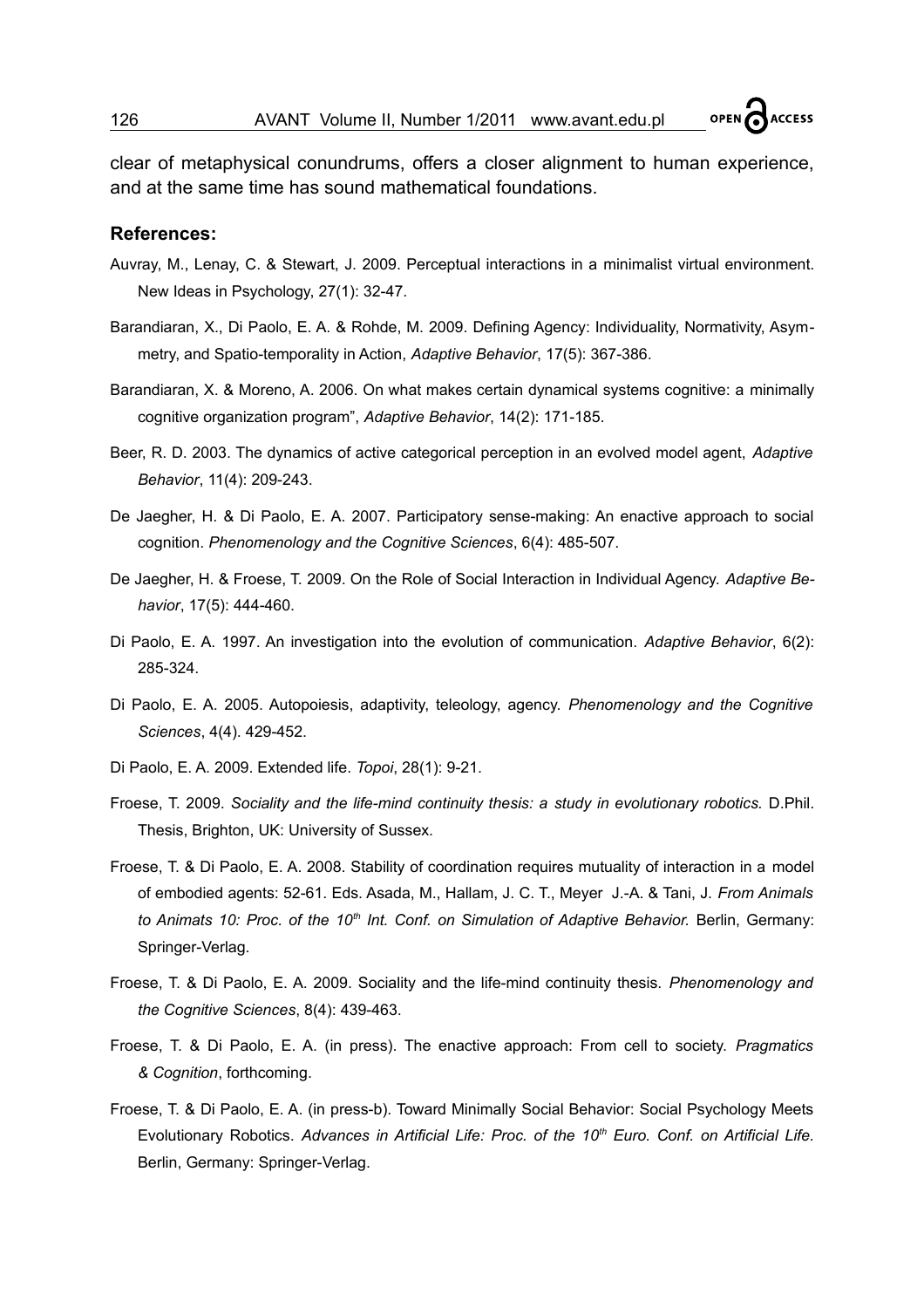- Froese, T. & Gallagher, S. 2010. Phenomenology and Artificial Life: Toward a Technological Supplementation of Phenomenological Methodology. *Husserl Studies*, 26(2): 83-106.
- Froese, T. & Stewart, J. 2010. Life after Ashby: Ultrastability and the autopoietic foundations of biological individuality. *Cybernetics & Human Knowing*, 17(4): 7-50.
- Froese, T. & Ziemke, T. 2009. Enactive Artificial Intelligence: Investigating the systemic organization of life and mind. *Artificial Intelligence*, 173(3-4): 366-500.
- Fuchs, T. (in press). Body memory and the unconscious. Eds. Lohmar, D. & Brudzinska, J. *Founding Psychoanalysis: Phenomenological Theory of Subjectivity and the Psychoanalytical Experience.* Dordrecht: Kluwer.
- Gallagher, S. 2008. Direct perception in the intersubjective context. *Consciousness and Cognition*, *17*(2): 535-543.
- Gallagher, S. 2009. Two problems of intersubjectivity: *Journal of Consciousness Studies*, 16(6-8): 289- 308.
- Gallagher, S. & Zahavi, D. 2008. *The Phenomenological Mind: An Introduction to Philosophy of Mind and Cognitive Science.* London, UK: Routledge.
- Hanna, R. & Thompson, E. 2003. The Mind-Body-Body Problem. *Theoria et Historia Scientarum*, 7(1): 24-44.
- Jonas, H. 1966 [2001]. *The Phenomenon of Life: Toward a Philosophical Biology.* Evanston, Illinois: Northwestern University Press.
- Lutz, A. & Thompson, E. 2003. Neurophenomenology: integrating subjective experience and brain dynamics in the neuroscience of consciousness. *Journal of Consciousness Studies*, 10: 31-52.
- Noë, A. 2004. *Action in Perception.* Cambridge, MA: The MIT Press.
- Noë, A. 2009. *Out of Our Heads: Why You Are Not Your Brain, and Other Lessons from the Biology of Consciousness.* New York, NY: Hill and Wang.
- O'Regan, J.K. & Noë, A. 2001. a sensorimotor account of vision and visual consciousness. *Behavioral and Brain Sciences*, 24(5): 939-1031.
- Oyama, S. 2000. *The Ontogeny of Information: Developmental Systems and Evolution.* 2<sup>nd</sup> edition. Durham: Duke University Press.
- Petitmengin, C. 2006. Describing one's subjective experience in the second person: An interview method for the science of consciousness. *Phenomenology and the Cognitive Sciences*¸ 5(3-4): 229-269.
- Port, R. F. & van Gelder, T. Eds. 1995. *Mind as Motion: Explorations in the Dynamics of Cognition.* Cambridge, MA: MIT Press.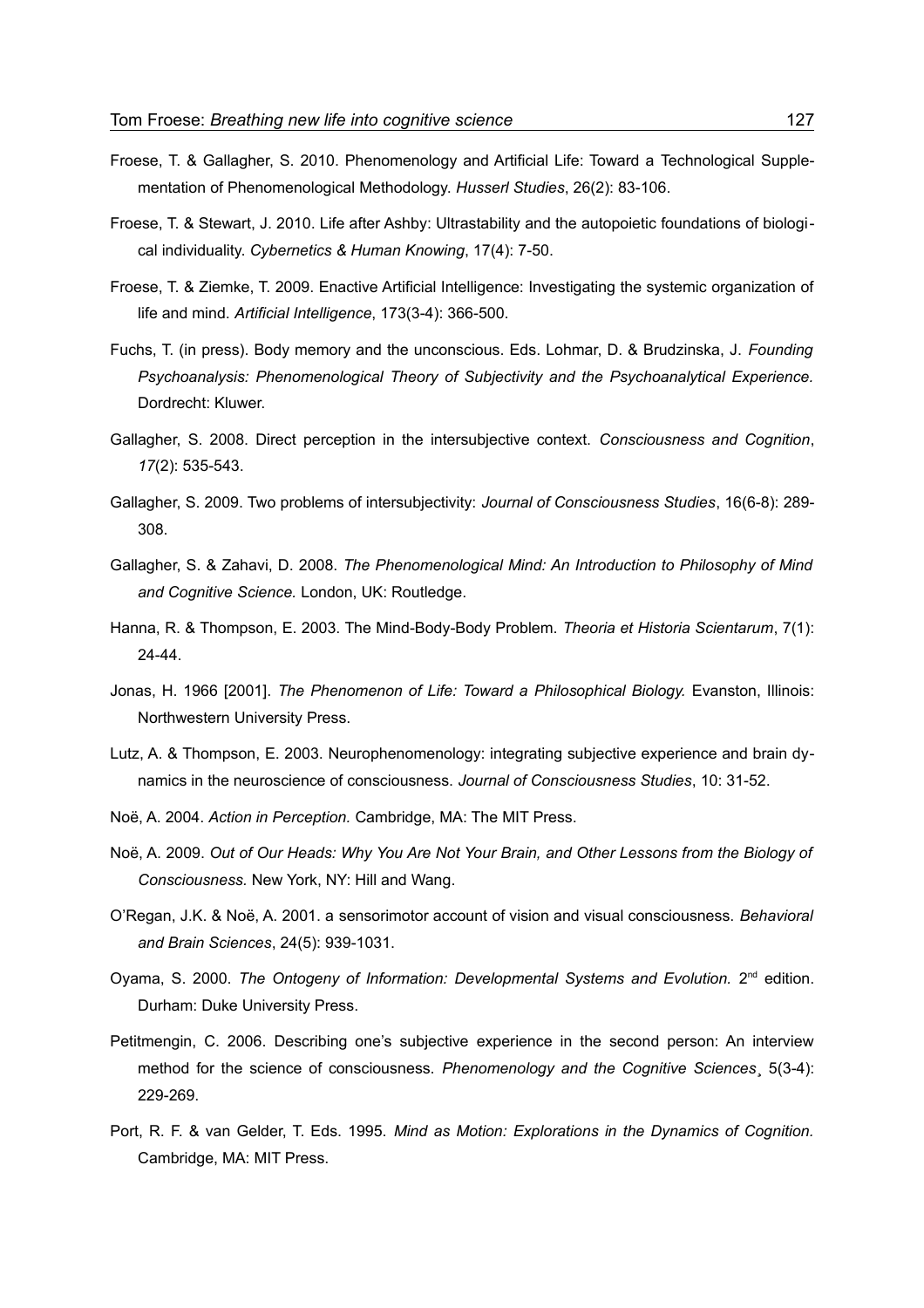- Rohde, M. 2010. *Enaction, Embodiment, Evolutionary Robotics: Simulation Models for a Post-Cognitivist Science of Mind.* Atlantis Press.
- Roy, J.-M., Petitot, J., Pachoud, B. & Varela, F. J. 1999. Beyond the Gap: An Introduction to Naturalizing Phenomenology: 1-80. Eds. Petitot, J., Varela, F. J., Pachoud, B. & Roy, J.-M. *Naturalizing Phenomenology: Issues in Contemporary Phenomenology and Cognitive Science.* Stanford, CA: Stanford University Press.
- Ruiz-Mirazo, K. & Moreno, A. 2004. Basic Autonomy as a Fundamental Step in the Synthesis of Life. *Artificial Life*, 10(3): 235-259.
- Savage-Rumbaugh, S., Shanker, S. G. & Taylor, T. J. 1998. *Apes, Language, and the Human Mind.* New York, NY: Oxford University Press.
- Shanker, S. G. & King, B. J. 2002. The emergence of a new paradigm in ape language research. *Behavioral and Brain Sciences*, 25(5): 605-620.
- Sheets-Johnstone, M. 1999. *The Primacy of Movement.* Amsterdam: John Benjamins Publishing.
- Smith, L. & Thelen, E. 2003. Development as a dynamical system. *Trends in Cognitive Sciences*, 7(8): 343-348.
- Stanghellini, G. 2004. *Disembodied Spirits and Deanimated Bodies: The psychopathology of common sense.* New York, NY: Oxford University Press.
- Stawarska, B. 2009. *Between You and I: Dialogical Phenomenology.* Athens: Ohio University Press.
- Stewart, J., Gapenne, O. & Di Paolo, E. A. Eds. 2010. *Enaction: Towards a New Paradigm for Cognitive Science.* Cambridge, MA: The MIT Press.
- Thelen, E. & Smith, L. B. 1994. a *dynamical systems approach to the development of cognition and action.* Cambridge, MA: The MIT Press.
- Thompson, E. 2004. Life and mind: From autopoiesis to neurophenomenology. a tribute to Francisco Varela. *Phenomenology and the Cognitive Sciences*, 3(4): 381-398.
- Thompson, E. 2005. Sensorimotor subjectivity and the enactive approach to experience. *Phenomenology and the Cognitive Sciences*, 4(4): 407-427.
- Thompson, E. 2007. *Mind in Life: Biology, Phenomenology, and the Sciences of Mind.* Cambridge, MA: The Belknap Press of Harvard University Press.
- Torrance, S. & Froese, T. 2011. An inter-enactive approach to agency: Participatory sense-making, dynamics, and sociality. *Humana.Mente*, 15: 21-53.
- Maturana, H.R., & Varela, F. J. 1987. *The Tree of Knowledge: The Biological Roots of Human Understanding.* Boston, MA: Shambhala Publications.
- McMullin, B. 2004. Thirty Years of Computational Autopoiesis: a Review. *Artificial Life*, 10(3): 277-295.